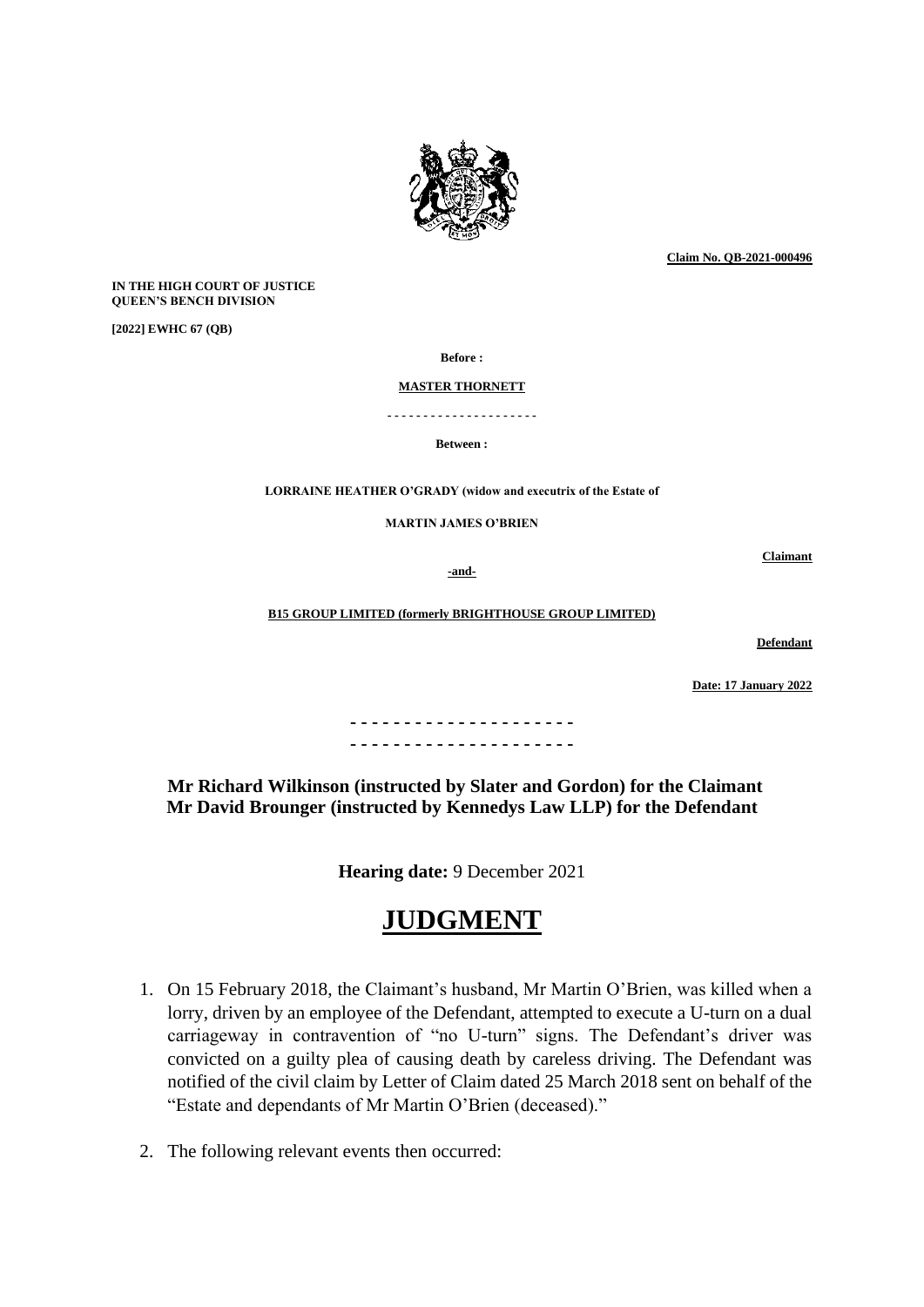- 2.1 20 April 2020: the Defendant's solicitors put forward a Part 36 offer whereby they offered to apportion liability on the basis of a 60/40 split in favour of the Claimant. At that stage the Defendant had not made any formal admission in relation to primary liability. The Claimant did not accept this offer, but neither was it withdrawn;
- 2.2 10 February 2021: the Defendant formally conceded primary liability but made clear that contributory negligence remained live;
- 2.3 11 February 2021: Claim Form issued by the Claimant in respect of claims under the "Law Reform (Miscellaneous Provisions) Act 1934 and the Fatal Accidents Act 1976";
- 2.4 23 February 2021: the Claimant's solicitor put forward a Part 36 on the issue of liability. The offer (literally) read :-

*"The Claimant offers to resolve the issue of liability of on 80/20 basis. For the avoidance of doubt if the Defendant accepts this offer it will only be required to pay 20& of the Claimant's damages."* 

- 2.5 24 February 2021: Having received the Claimant's offer by e-mail at 15.51 on 23 February, the Defendant's solicitor accepted it by e-mail at 10.02 on 24 February;
- 2.6 24 February 2021: The Claimant's replied by e-mail at 10.12 to make clear that the offer that he intended to make on behalf of the Claimant was 80/20 in the Claimant's favour;
- 2.7 8 June 2021: the Claim Form was served along with a Schedule of Loss claiming damages of £397,516.73, mostly in relation to claims for loss of dependency by the Claimant's wife, his stepsons and his granddaughter, Lottie. Lottie was born on 22 November 2017 and so is now aged four.
- 3. The Claimant issued an Application on 2 March 2021 for permission to withdraw her offer or to change its terms under CPR 36.10(2)(b). Witness statements were exchanged and, in consequence, the Claimant felt obliged to issue a subsequent Application dated 22 October 2021 for permission to call the Defendant's solicitor and cross-examine him on the contents of his witness statement. In particular, whether the Defendant's solicitor knew or suspected that the Claimant's offer had been made in error by her solicitors.
- 4. I listed a preliminary hearing for 3 November 2021 specifically to decide whether the Defendant's solicitor should be called to be cross-examined in these circumstances. Very shortly before the hearing, but very helpfully in terms of narrowing the issues, the Defendant conceded that the mistake relied upon by the Claimant's solicitor in formulating the offer was of a kind that would render any agreement void if the court were to accept that the common law doctrine of mistake is relevant when considering Part 36 offers. The hearing on 3 November briefly proceeded instead to explore the procedural issues as remained for consideration. Also helpfully and pragmatically, counsel agreed that any tensions between them on the correct interpretation and application of r.36.10(2)(b) on these facts could be resolved by agreeing to treat the Application as seeking a declaration that no binding agreement had been reached on the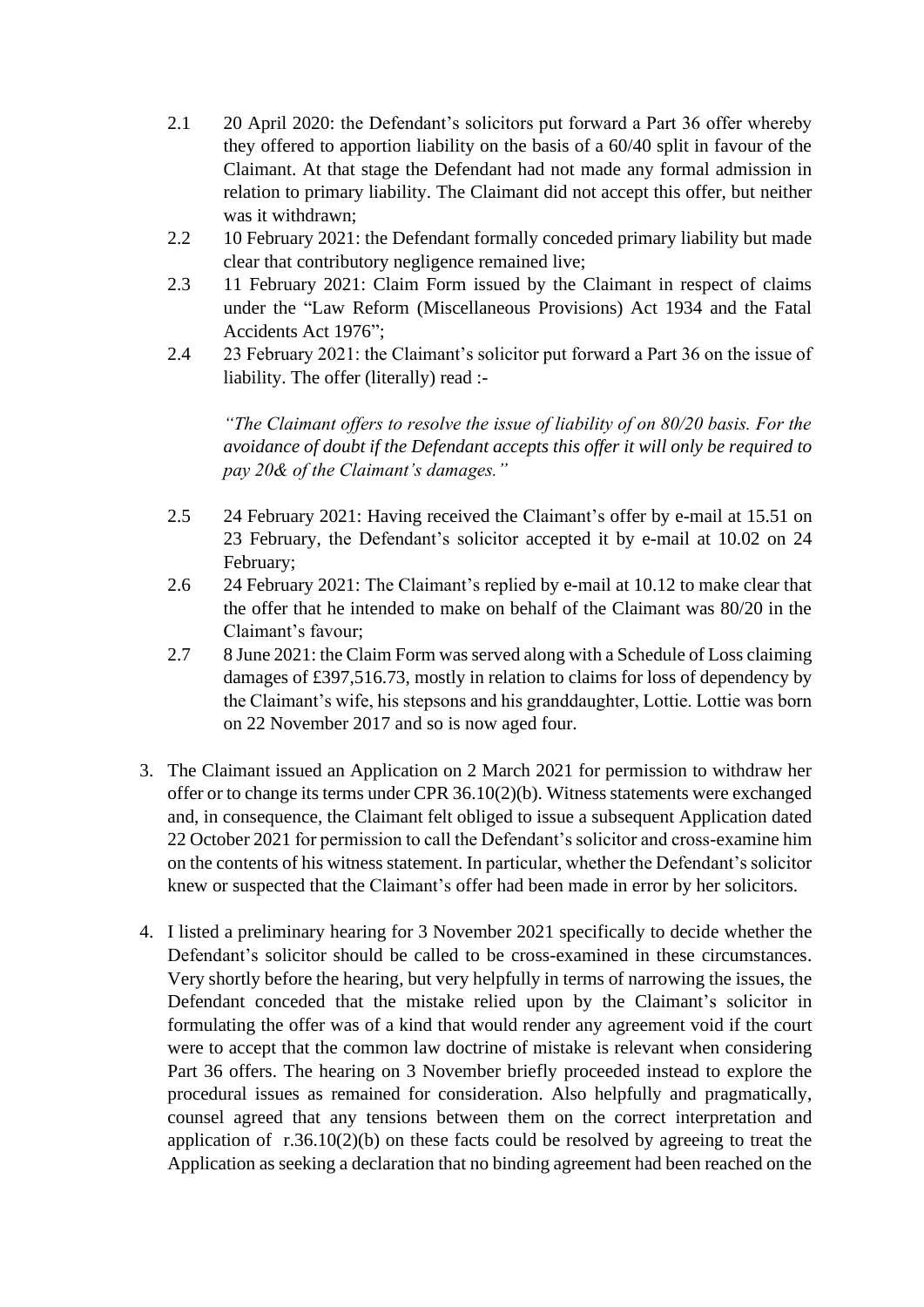issue of liability in the claim and this did not necessitate formal amendment of the Claimant's first (and so now as only relevant) Application.

- 5. The recital to the Consent Order following that hearing recorded the agreement that "the Claimant's solicitor, in making the offer to apportion liability at 80/20 in favour of the Defendant, rather than 80/20 in favour of the Claimant as had been intended, made a mistake of a kind which in law would render the agreement void if the court finds that common law principles (specifically in relation to the doctrine of mistake) apply to P36 offers".
- 6. The Claimant's case, carefully developed and with reference to numerous authorities, essentially is that there is no reason, either by reference to Part 36 itself or case law, why a mistake in the formulation of a Part 36 Offer as known to be a mistake by the recipient, should not prevent that offer from constituting an effective and binding Part 36 offer. Mr Wilkinson on behalf of the Claimant emphasises the significance of the Defendant's concession in this regard: the Application no longer draws upon any interpretative requirements as to the meaning of the offer and its effect upon the recipient reader but instead proceeds on a point of legal principle.

Pausing there, however, I am asked by the Claimant to note that the Defendant's concession was hardly surprising. The Claimant says it was surely always obvious that the 23 February 2021 communication was not that intended. Read literally, the assertion in the "clarification clause" of the offer that the Defendant would only be required to pay "20&" of the Claimant's damages made no sense and plainly invited clarification. Further, any mention of an 80:20 ratio in an offer from a claimant would ordinarily indicate an expectation for an 80% apportionment in their favour, yet this phrase, insofar as it meant anything, oddly suggested the opposite. The implausibility of the Claimant truly intending to compromise her claim for only 20% of its value becomes even more striking given the Defendant had made an offer many months previously of 60:40 in her favour as well as subsequently admitting primary liability.

These observations, whilst no longer relevant to a former factual question whether the offer had been made in mistake, remain pertinent to the particular circumstances by which the Claimant seeks the relief she does. Mr Wilkinson emphasised that the circumstances whereby an offer of settlement are known by the receiving party to be mistaken must be rare and extreme. Whilst submitting that these particular circumstances justify her Application, the Claimant by no means seeks to suggest that *any* mistake by a party putting forward a Part 36 should result in an agreement being rendered void. Mr Wilkinson contrasted this case for one where, say, a claimant had offered to accept 80:20 in their favour rather than 90:10 and so where the margin of error would not, or not obviously, have been apparent to the recipient. He adds that the proposition of an obvious and understood mistake being relevant could as much work to the relief of a defendant who, for example, offers a large sum expressed in sterling rather than, say, dollars.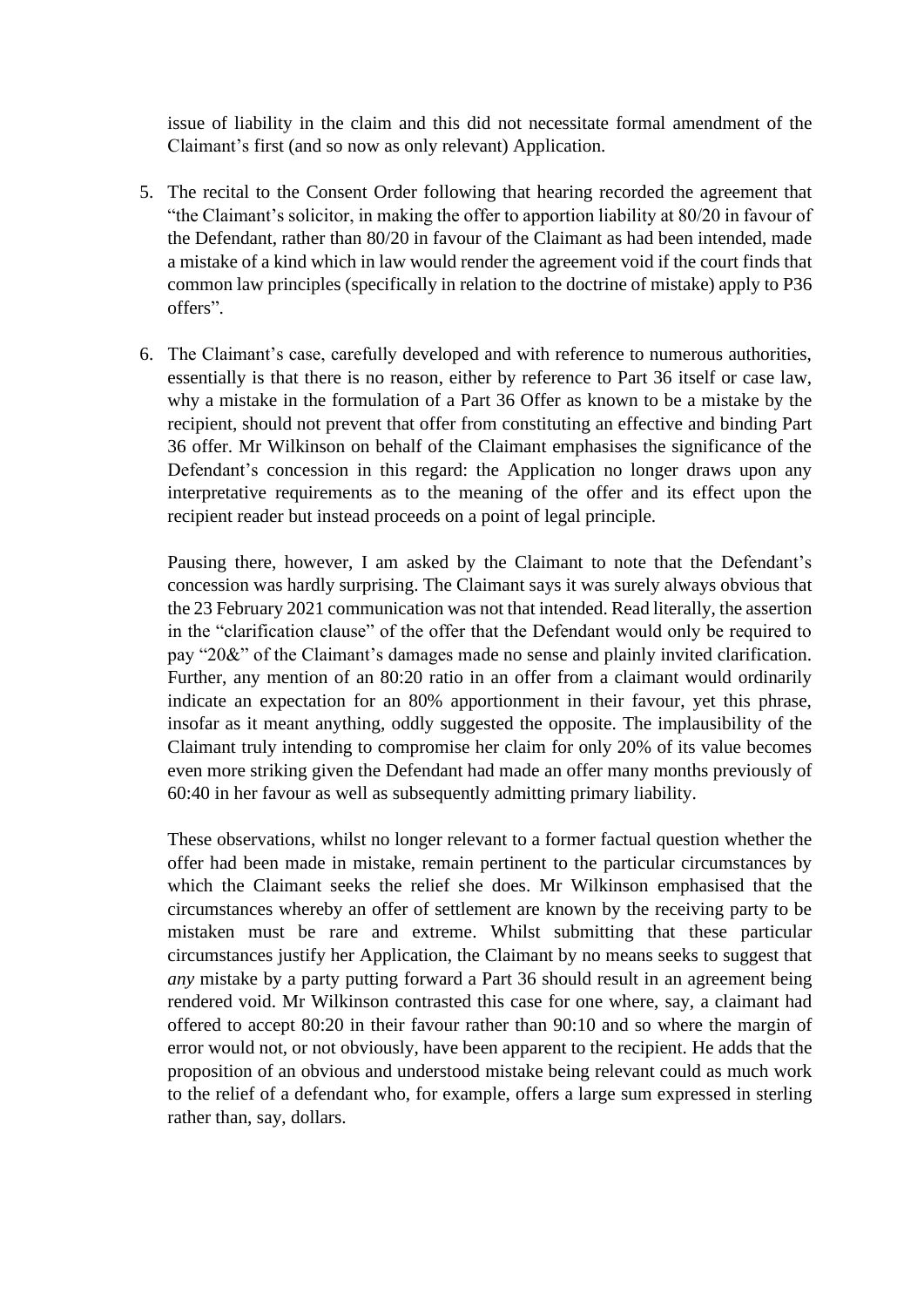The Claimant accepts the fundamental principle that Part 36 is intended to be a selfcontained code but submits it would be a very peculiar procedural code that can wilfully shut its eyes to a mistake of this kind. Whilst there is every justification for the rules to impose limits on the circumstances in which an offeror can change their mind about the making of an intended offer within the initial "relevant period", there ought to be no such justification when the offer was made, and known to have been made, in error.

7. Mr Brounger on behalf of the Defendant sought first to qualify the portrayed status of the mistake in issue. Whilst the Defendant now accepts that a mistake had been made by the Claimant's solicitors of the kind defined, Mr Brounger submitted it was not helpful to seek to further categorise or define that mistake as if one might already be applying common law principles. Mr Brounger took issue, for example, with Mr Wilkinson's emphasis upon the mistake being tagged as "obvious".

By way of similar qualification, and not unconnected to his submission above, Mr Brounger briefly reminded me of the facts as give rise to the Defendant's allegation of contributory negligence against the Deceased. The joint expert accident reconstruction report in the criminal proceedings had concluded that the Deceased was travelling significantly faster than the speed limit, having passed a camera some 100 metres from impact at 46 – 48 mph and then accelerated up to 56mph before the collision. They also concluded that had the Deceased been travelling at the speed limit he would have been able to avoid the collision.

The Defendant's position therefore is that Part 36 is both the starting and end point, being a self-contained code. There is no basis anywhere in Part 36, or otherwise generally in the CPR by way of cross-reference, for example by reference to the Overriding Objective, for importing into Part 36 the feature of an offer having been made by mistake. The application of a strict approach being applied once an offer has been made facilitates certainty and consistency in the operation of a Rule that is deliberately intended to codify and simplify the resolution of disputes. Seen in this way, cases initially focusing upon the interpretation of offers, even if Part 36 offers, have no true bearing on the workings of Part 36 itself and whether it is capable of incorporating the doctrine of mistake.

The Rules Committee, the Defendant submits, could easily have provided an express provision that where there an offer had been accepted under a mutual mistake it could be withdrawn or varied even after acceptance. The absence of such safeguard serves to emphasise the importance of preparation and satisfaction in the initial drafting of an offer before submission. In response to the Claimant's reliance upon general principles of "dealing with cases justly" to resolve the dispute, the Defendant submits that any reasonable citizen reading Part 36 would realise that once an offer is made and accepted then the consequences contained in the code will follow. If they have made a mistake in the formulation of their offer, then it is only "just" that that should be their "lookout". Any perceived harshness of consequence in this approach is by far eclipsed by the need for certainty and consistency of the procedure.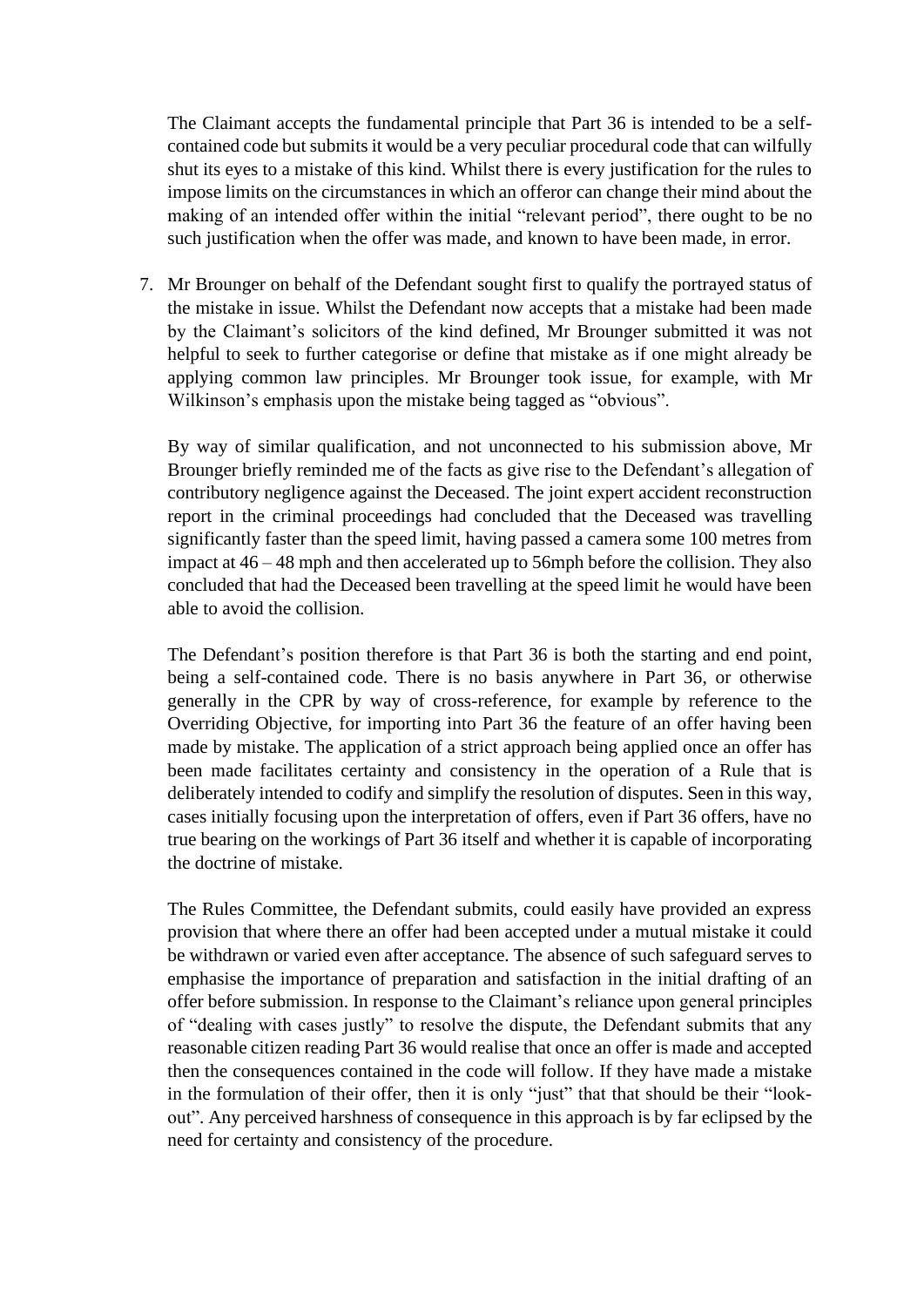8. The Defendant seeks to use the Low Value Personal Injury Portal as an example of a "fixed" scheme where there is no room for subjective consideration of steps taken within the process. I was referred to a County Court decision of HHJ Parker in *Fitton v Ageas* [2018] WL07252944, where the court had to consider whether a binding agreement had been reached according to a sequence of pro-forma exchanges in the Portal. The judge reviewed various notes both in the introduction to the Protocol and in the White Book as to its strictly prescriptive intended effect, described in the White Book as constituting a "special and limited court procedure". The judge noted the description by Jackson LJ in *Phillips v Willis* [2016] EWCA Civ. 401 that this "modified procedure is designed to minimise the expenditure of further costs and in the process deliver fairly rough justice. This is because of the sums in issue are usually small and it is not appropriate to hold a full-blown trial."

Having regard to such expressed aims as to proportionality and cost-effectiveness, HHJ Parker was satisfied that the normal rules of contract were excluded from the Protocol [Paras 36-39] and so could not be used to assist.

A similar conclusion was reached in 2019 by HHJ Davey QC in the County Court claim in *Harris v Browne* D00BD701. HHJ Davey QC reviewed similar commentaries, as well as the decision itself, in *Fitton v Ageas* and likewise concluded the effect of the Protocol was to exclude both common law principles or "external data" as established mistake. He was, however, satisfied that there was a case for the application of the Overriding Objective where, as in *Harris*, the defendant had purported to accept an offer knowing that it was not an intended offer, being substantially lower than what must have been intended.

- 9. On the issue of proportionality and cost effectiveness justifying the approach to be taken to the application of a rule, protocol or system to resolve disputes, I consider by analogy the system of Fixed Costs. In *Ho v Adelekun* [2019] Costs LR 1963, the Court of appeal cited the description of Moore-Bick LJ in *Solomon v Cromwell Group plc* [2011] EWCA Civ. 1584 at para 20 that the "whole purpose" of introducing the fixed costs rules in Section II of CPR 45 was "to impose a somewhat rough and ready system in a limited class of cases because the commercial interests behind the parties who bear the burden of large numbers of such cases considered that, taken overall, it was fair and saved both time and money."
- 10. Both judgments in *Fitton* and *Harris* explored the proposition that there can exist a selfstanding system for the conclusion of a dispute by drawing upon remarks of the Court of Appeal in *Gibbon v Manchester City Council* [2010] 1 WLR 2081 how Part 36 was intended to be a "self-contained code". I do not read either of these judgments, however, as going as far as to accept that common law principles are also excluded from Part 36. The point instead was that the intention for the RTA Protocol to be a self-contained code, like Part 36, is a significant starting point in asking whether common law contractual rules should be treated as excluded for the purposes of the RTA Protocol.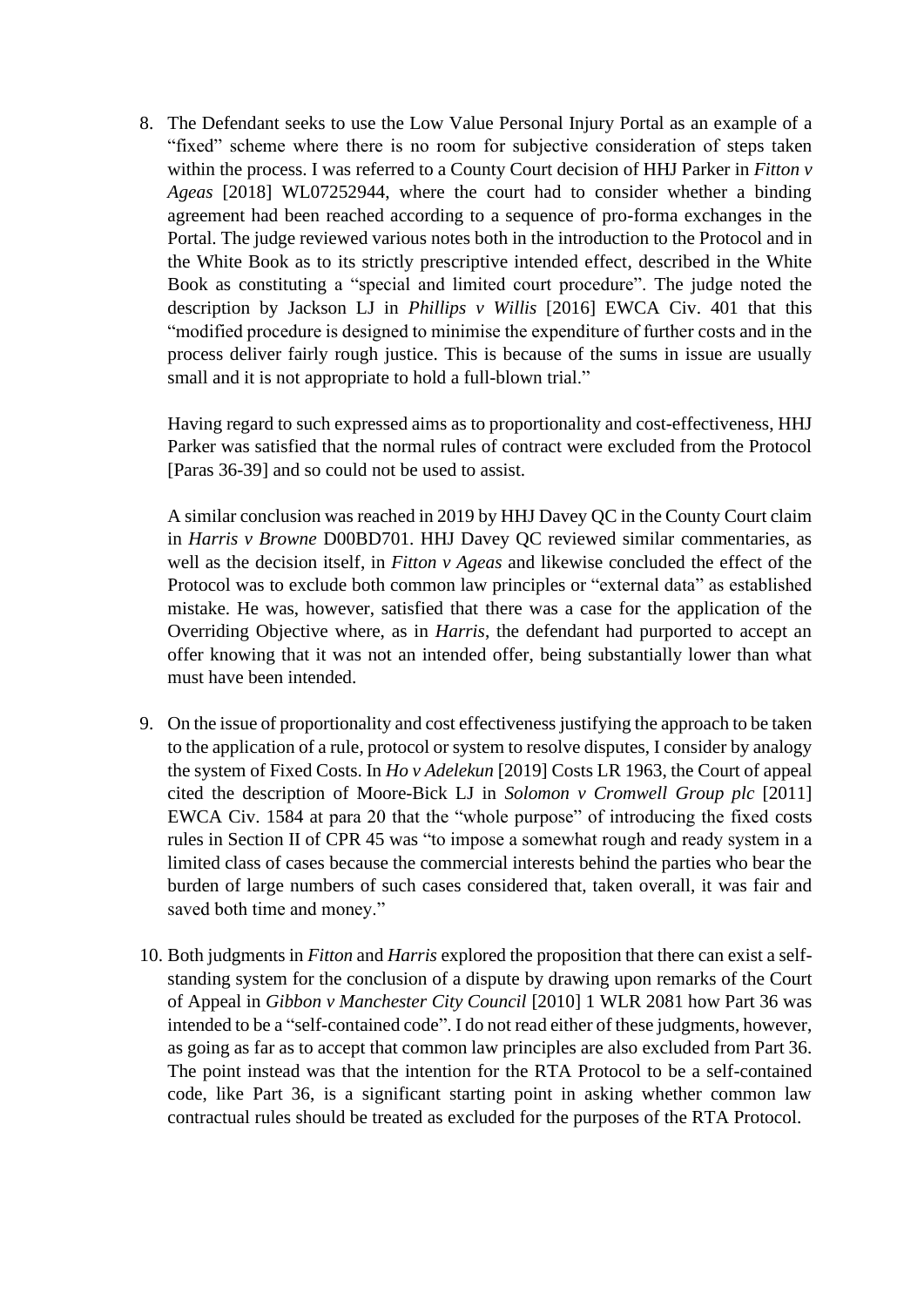- 11. I am clear that the operation, application and effect of Part 36 are all very different to those of the RTA Protocol or the Fixed Costs regime. Such distinction more than sufficiently persuades me that analogy with the RTA Protocol in the resolution of the issue in this case is not helpful. I agree with Mr Wilkinson that a system intended for the conclusion of low value disputes, and the reasoning accordingly expressed in *Fitton* and *Harris*, is not apt for application to Part 36, a procedure as much intended for the resolution of multi-million pound claims as those, for example, only just above the RTA Portal financial limit. Whereas the Court of Appeal itself has accepted that concepts of "rough justice" and a "rough and ready system" are applicable to systems where the value of claims is low, and within "a limited class" at that, it seems to me a very different and more nuanced approach has to be applied to Part 36 given its far wider application.
- 12. The principle of the effect of knowledge of mistake upon a contractual offer, is well established at common law. As described in *Chitty on Contracts*, 34th Ed, (Vol 1) at 5-  $022:$

*"A mistake as to the terms of the contract, if known to the other party, may affect the contract. In this case, the normal rule of objective interpretation is displaced in favour of admitting evidence of subjective intention. In Hartog v Colin and Shields 1 [1939] 3 All E.R. 566 the defendants offered for sale to the plaintiffs some Argentine hare skins, but by mistake offered them at so much per pound instead of so much per piece. The previous negotiations between the parties had proceeded on the basis that the price was to be assessed at so much per piece, as was usual in the trade. But the plaintiffs purported to accept the offer and sued for damages for non-delivery. The court held that the plaintiffs must have known that the offer did not express the true intention of the defendants and that the apparent contract was therefore void".* 

13. The principle was recognised specifically in the context of settlement negotiations by Mance J (as he then was) in *O.T. Africa Line Ltd v Vickers Plc* [1996] 1 Lloyds Rep 700 at 703:-

"I further proceed on the basis that Vickers would not be bound [by the agreement] if they could show that OTAL, or those acting for OTAL, either knew or ought reasonably to have known that there had been a mistake by Vickers or those acting for Vickers. ………… The question is what is capable of displacing that apparent agreement. The answer on the authorities is a mistake by one party of which the other knew or ought reasonably to have known. I accept that this is capable of including circumstances in which a person refrains from or simply fails to make enquiries for which the situation reasonably calls and which would have led to the discovery of the mistake. But there would have, at least, to be some real reason to suppose the existence of a mistake before it could be incumbent on one party or solicitor in the course of negotiations to question whether another party or solicitor meant what he or she said."

14. On the question whether this common law principle, either directly or at least by analogy, should apply to the facts of this case in the context of a Part 36 Offer neither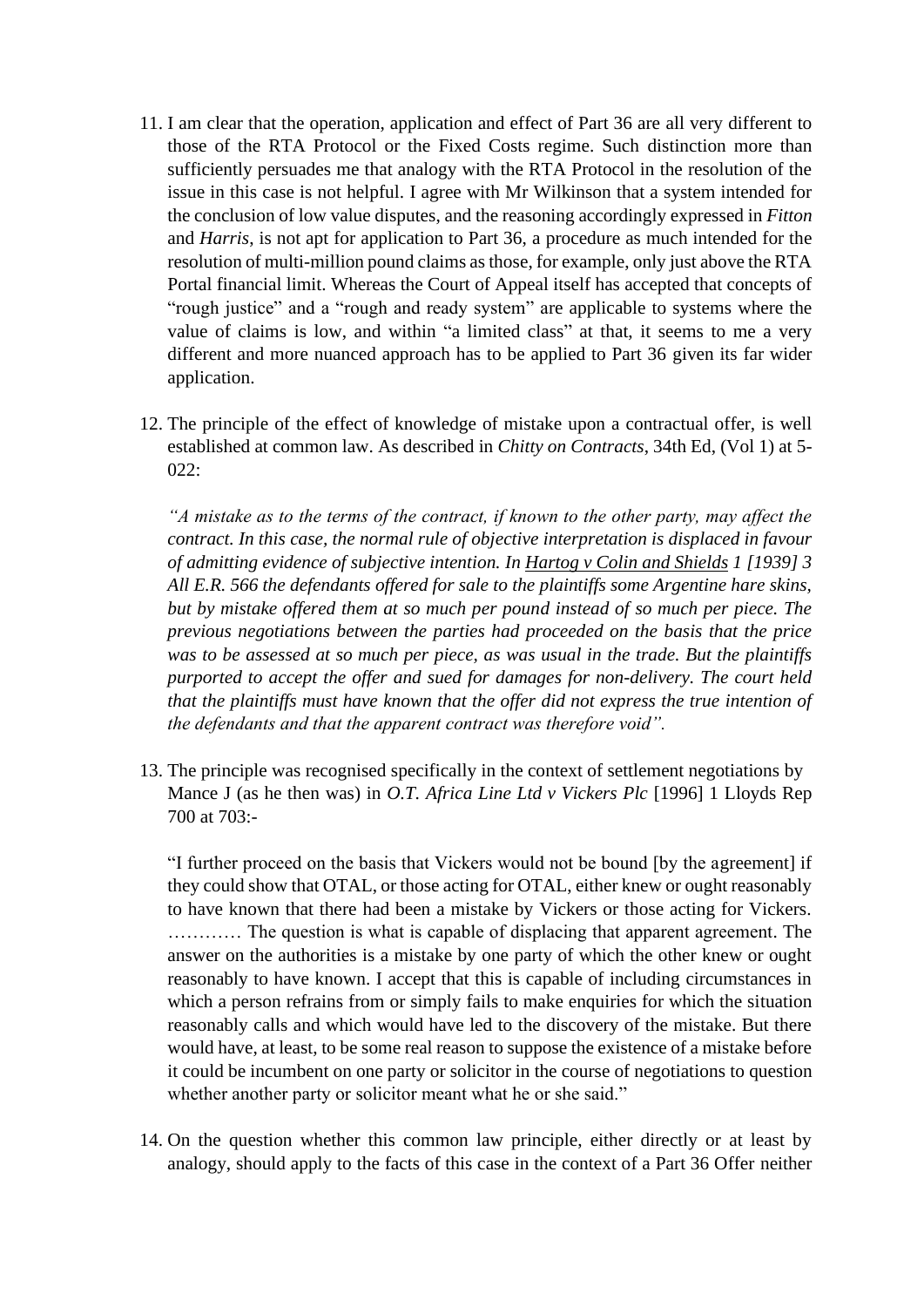counsel has been able to find a case directly on the point. Mr Wilkinson adds that given this situation is unlikely to be unique, even if unusual, the absence of authority more than probably reflects that all other offerees must have taken a pragmatic view in response.

- 15. Counsel seemed agreed that the authority of *Gibbon* nonetheless provides at least the closest guidance on the point, although only to the extent of *obiter* comment at Para 6 in the judgment.
- 16. In *Gibbon*, the Court of Appeal rejected submissions by the claimant that the defendant was prevented from accepting her earlier Part 36 offer owing to the defendant initially having rejected it and her own rejection of the defendant's subsequent offer, all which gave rise to the common law rules of rejection and implied withdrawal. The reasoning of the Court of Appeal was that could such common law contractual principles could not be reconciled with the express language of the rules within Part 36 governing the circumstances in which an offer could be accepted at any time, unless withdrawn, and relating to the requirements for withdrawal of an offer only by serving written notice. In the face of express provision how a Part 36 offer may be made, how it may be varied and how it may be withdrawn, there was no scope for common law concepts of lapse or rejection

As stated in the opening of the leading judgment from Moore-Bick LJ, the central question on the appeal was whether Pt 36 embodies a self-contained code or is subject to the general law of offer and acceptance "in so far as it fails expressly to provide otherwise". The significance of this latter phrase becomes clear from Para 6 of the judgment:

"Basic concepts of offer and acceptance clearly underpin Part 36, but that is inevitable given that it contains a voluntary procedure under which either party may take the initiative to bring about a consensual resolution of the dispute. Such concepts are part of the landscape in which everyone conducts their daily life. It does not follow, however, that Part 36 should be understood as incorporating all the rules of law governing the formation of contracts, some of which are quite technical in nature. Indeed, it is not desirable that it should do so. Certainty is as much to be commended in procedural as in substantive law, especially, perhaps, in a procedural code which must be understood and followed by ordinary citizens who wish to conduct their own litigation. In my view, Part 36 was drafted with these considerations in mind and is to be read and understood according to its terms without importing other rules derived from the general law, save where that was clearly intended".

17. I see no conflict between the observation at the end of this para that Part 36 is a code that can and should be applied without reference to common law rules "save where that was clearly intended" and acceptance earlier within the paragraph that general contractual principles nonetheless still "underpin" Part 36. The point is that Part 36 does not incorporate "all the rules governing the formation of contracts" but is nonetheless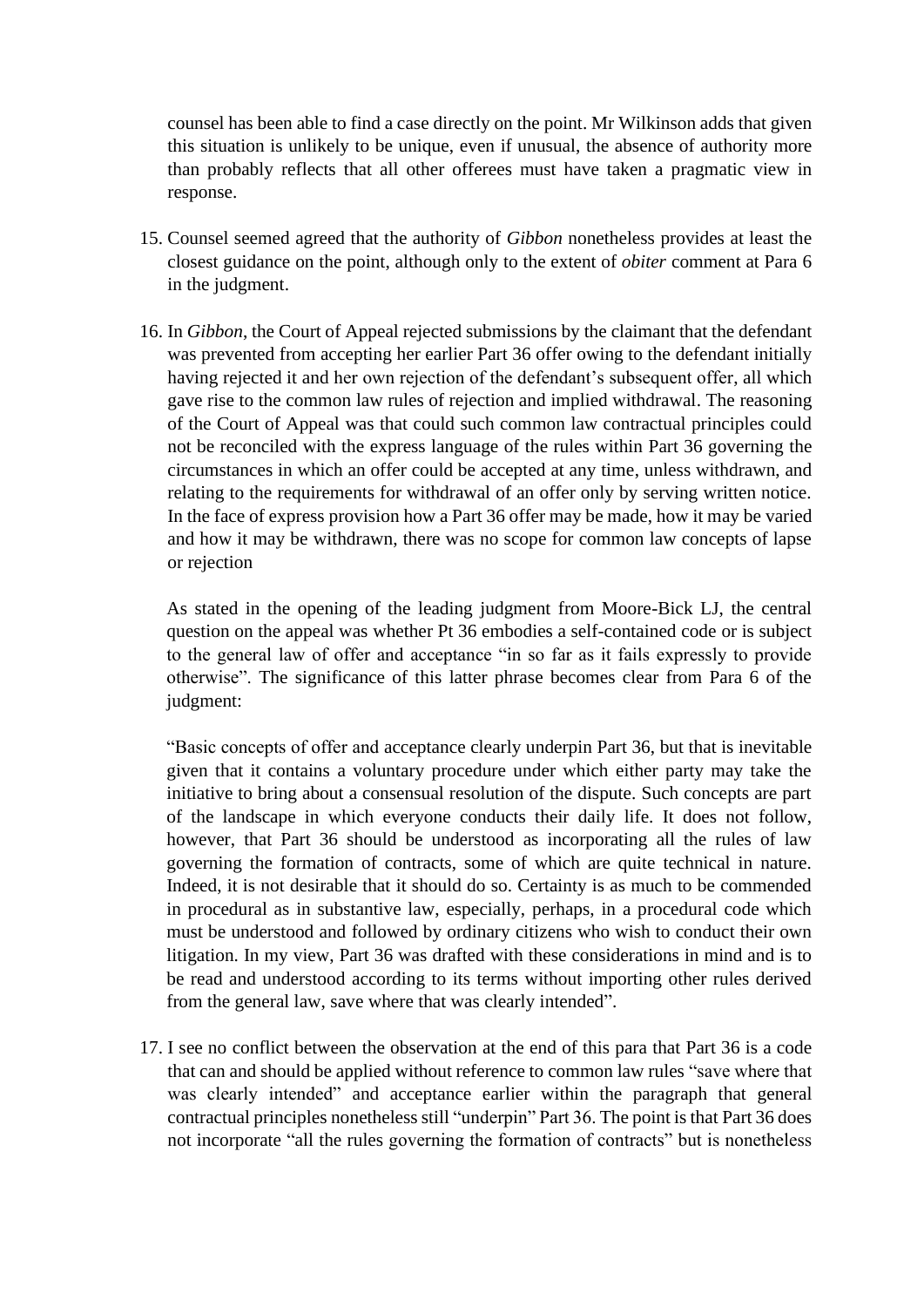compatible with them in the absence either of express exclusion, express inclusion or direct contradiction.

This observation returns one to the real difference between the parties in this case. The Claimant submits that the common law principle of unilateral mistake is both consistent and compatible with the question whether her Part 36 offer should be treated as valid, whereas the Defendant points to the absence of clear intention within the drafting of Part 36 that it should.

- 18. I am satisfied that the Defendant's invitation to disregard anything not directly expressed within Part 36 to have effect is inconsistent with other decisions on Part 36. The following cases may well have concerned the application of the principles of contractual interpretation to offers. However, the broader point they share is an acceptance that contractual principles still underpin Part 36 and from which a particular methodology (in these particular cases, interpretation) can be drawn providing that is still consistent and compatible with the drafting of Part 36.
- 19. Around the time *Gibbon* was being heard, the judgment in *Rosario v Nadell Patisserie Ltd* [2010] EWHC 1886 (QB) was handed down. In that case, Tugendhat J had had to consider whether an offer was a Part 36 offer or alternatively an offer not made under Part 36. The consequences applicable depended upon which of the two it was. Tugendhat J acceded to the agreement of the parties to apply an objective test in this task:

"34. The parties agree that the issues are to be determined by applying an objective test to arrive at the meaning of the correspondence. While the provisions of Part 36 are not part of the law of contract, they are made against the background of that law. The need to apply an objective test is one of the rules which apply in both contexts. Under the objective test, a party may be bound if his words or conduct are such as to induce a reasonable person to believe that he intends to be bound, even though he in fact has no such intention. The Editors of Chitty on Contracts  $30<sup>th</sup>$  edn Volume 1 para 2-003 give the example of a solicitor who had been instructed by his client to settle a claim for US \$155,000 but by mistake offered to settle it for the higher sum of £150,000…"

20. Plainly from this para, and in particular the acknowledgment of an objective contractual test being "one of the rules which apply in both contexts", Tugendhat J was satisfied that the background of the law of contract could be applied to the correspondence irrespective whether or not the resulting conclusion was than an offer under Part 36 had been made. It is explicitly clear that the approach was not to ask whether a "non-Part 36 "contractual" offer" had been made and so, if the answer was negative, by deduction to conclude it must therefore have been a Part 36 offer. To the contrary, the same method was justified, whatever the potentially differing ends.

On this analysis, I see no difference in a methodology that analyses the effect of common law mistake on a Part 36 offer when the recipient does accept that the offeror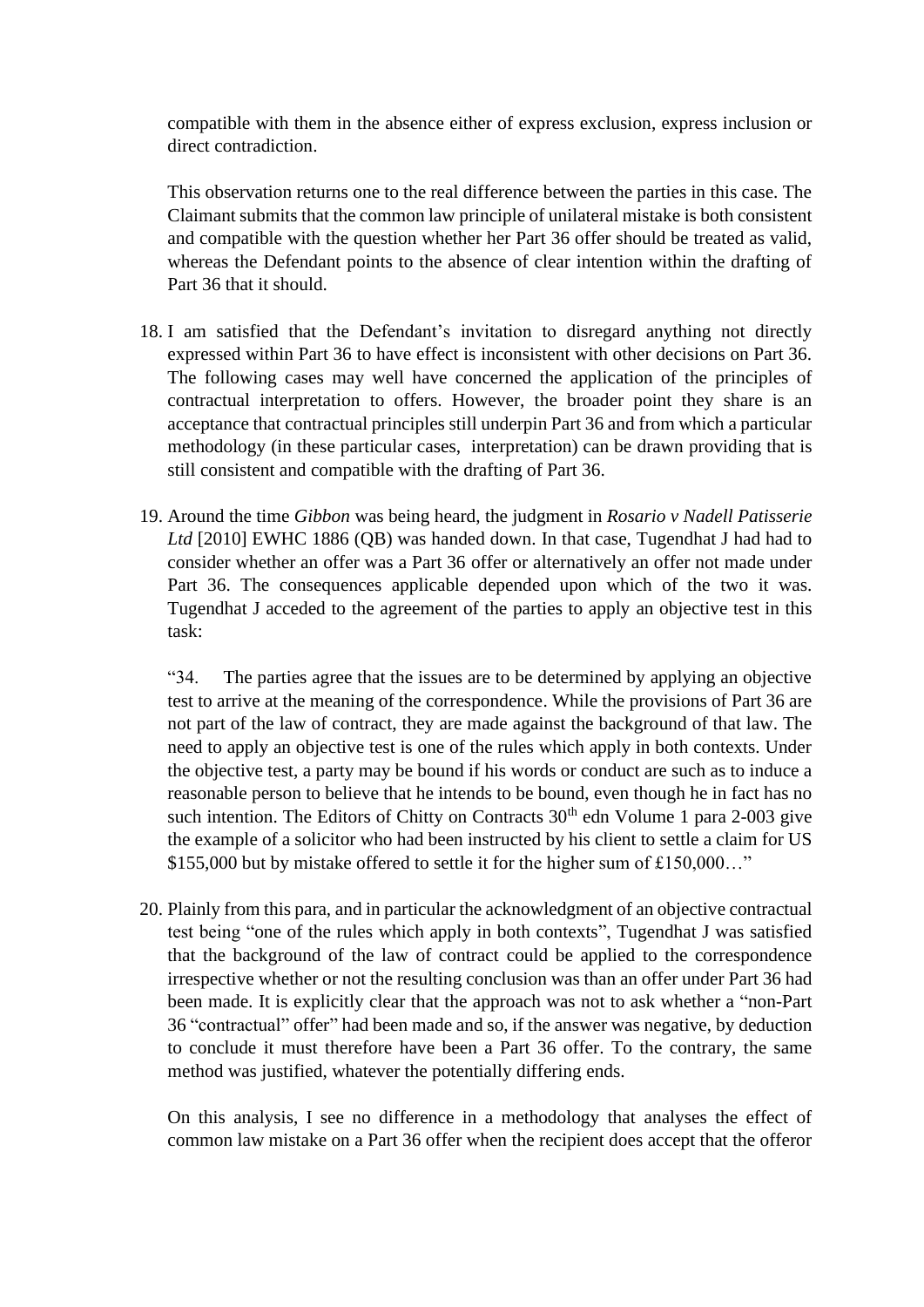did not intend to be bound owing to mistake. It is simply the application of a different contractual rule and effect but still equally compatible to the context of Part 36.

21. In *Ho v Adelkun*, there was no issue that a Part 36 offer had been made but court had to consider whether it intended to pay "conventional" costs and so displace the fixed costs regime that would otherwise apply. In first assessing whether the defendant had offered to pay costs on a "conventional" rather than fixed basis ["Issue 1"], the Court of Appeal was satisfied that the Part 36 offer should be subject to an objective test as to meaning:

"26. Issue 1 turns on the correct interpretation of the offer letter of 19 April 2017. That involves assessment of the "objective meaning of the language" (to quote Lord Hodge in *Wood v Capita Insurance Services Ltd* [2017] UKSC 24; [2017] AC 1173 , at para 10) or, in the words of Lord Hoffmann in *Investors Compensation Scheme Ltd v West Bromwich Building Society* [1998] 1 WLR 896 at 912, "ascertainment of the meaning which the document would convey to a reasonable person having all the background knowledge which would reasonably have been available to the parties in the situation in which they were at the time of the contract".

Newey LJ listed various reasons why the court was entitled to take into account in its interpretation of the offer the inherent improbability that a reasonable recipient of the letter would have believed the offeror intended to offer something that would ordinarily be unexpected and irregular:

"32. Fifthly, it is inherently improbable, as a reasonable recipient of the April 19 letter should have appreciated, that the appellant intended to offer conventional rather than fixed costs. The fixed costs regime could be expected to be considerably more favourable to the appellant than conventional costs and, on the face of it, the appellant would be vulnerable to the latter as regards costs to date only if a court were persuaded that there were "exceptional circumstances" warranting an award of extra costs under CPR 45.29J or that there should be a direction disapplying the fixed costs regime retrospectively under CPR 46.13 following re-allocation to the multi-track pursuant to CPR 26.10 . None of this was obviously inevitable and it is improbable that the appellant would have been willing to concede the higher costs in her offer".

22. The ascertainment and relevance of improbability when interpreting the meaning of a Part 36 offer seems to me to be extremely close, if not contiguous, to the same consideration as an approach to contractual mistake. I remind myself that before the Defendant's concession discussed at Para 5 above, the Defendant (presumably) would have sought to make submissions as to the plausibility of the Claimant's offer objectively seeming to have been intended as far as the Defendant's solicitor was concerned. Thus, if it had suited, to have applied a common law methodology if it had stood a prospect of success. The Defendant's subsequent concession does not, in my view, negate or displace the obvious commonality of approach derived from the cases of *Rosario* and *Ho*: that if a Part 36 offer is objectively implausible or unsustainable on a particular basis from a recipient's viewpoint, that stands capable of recognition by the court irrespective whether the ensuing consequence is that Part 36 costs apply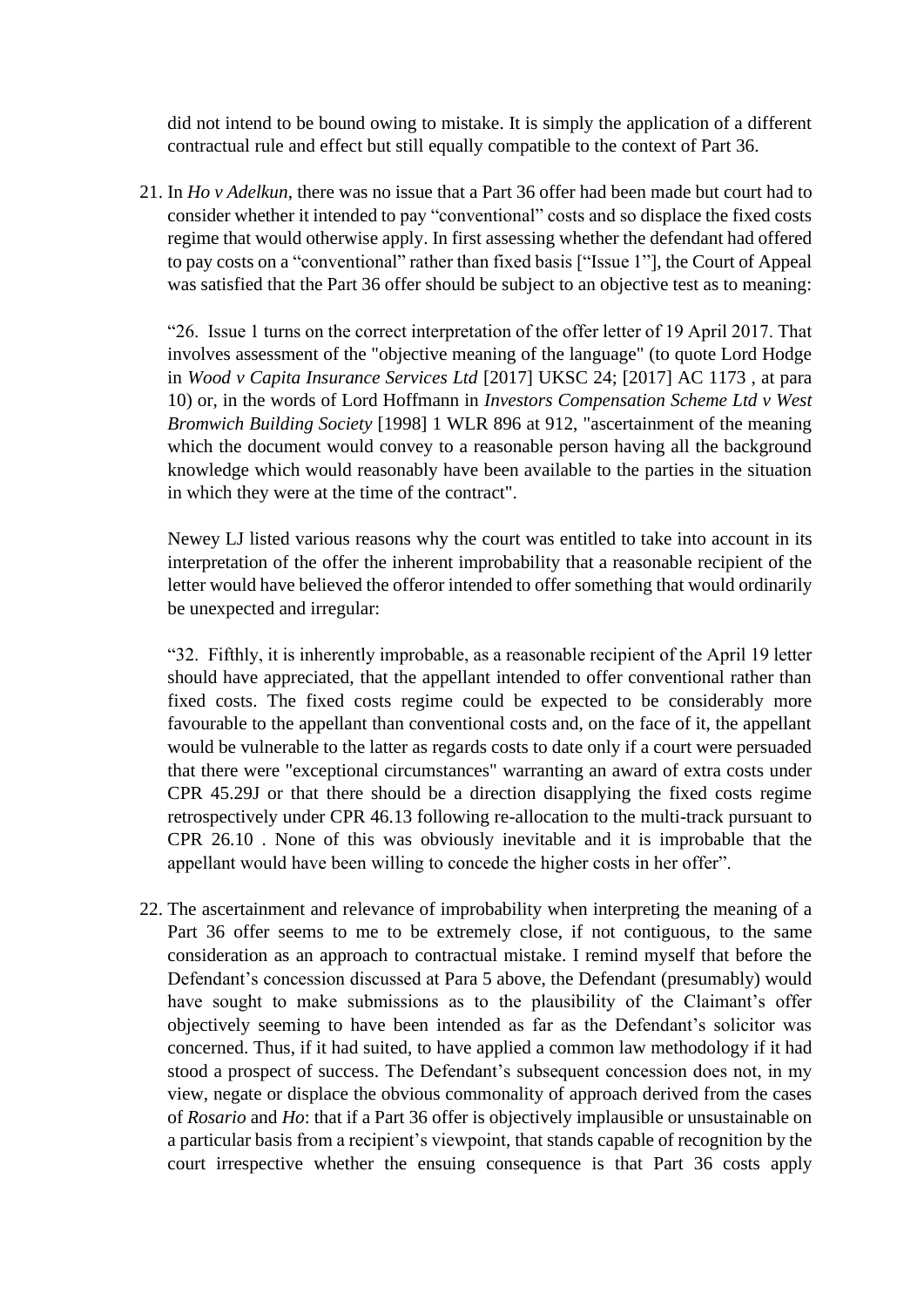(*Rosario*), the Fixed Costs regime applies (*Ho*) or, as the Claimant submits in this case, the offer is deemed ineffective owing to the doctrine of mistake.

23. The Court of Appeal in *Flynn v Scougall* [2004] EWCA Civ 873 had to consider a Part 36 offer under the previous regime of monies being paid into court. The claimant had sought to accept a payment into court knowingly at a time when the defendant was applying for permission to reduce the payment owing to less favourable medical evidence having arisen. The claimant's acceptance was within 21 days of the offer and before the hearing of the defendant's application for permission to reduce it. On this basis, the claimant maintained that, according to the provisions of Part 36, he was entirely entitled to do so irrespective of his knowledge of the cross-application.

The court acknowledged that the Rules in Part 36 did "not spell out" what should happen when conflicting wishes arose within the 21 days of an offer having been made but was satisfied that the construction and interpretation of Part 36 was accordingly subject to the overriding objective:

"10. The first issue in this appeal turns on the proper construction of CPR Part 36. Part 36 must be looked at in the light of the overriding objective in Part 1 . The rules are a new procedural code with the overriding objective of enabling the court to deal with cases justly: rule 1.1(1). The court must seek to give effect to the overriding objective when it exercises any power given to it by the rules or when it interprets any rule: rule 1.2 . The parties are required to help the court to further the overriding objective: rule  $1.3.$ "

24. The Court of Appeal's acknowledgment of the application of the Overriding Objective to the construction of Part 36 in *Flynn* provides yet further illustration that Part 36 is not quite as hermetically sealed a process as the Defendant submits, at least not for the purposes of the facts on the Claimant's Application.

## *Conclusion*

25. I am satisfied that the doctrine of common law mistake can apply to a Part 36 offer in circumstances where a clear and obvious mistake has been made and this is appreciated by the Part 36 offeree at the point of acceptance. Authority is entirely in support with the application of the doctrine. Nothing about Part 36 being a self-contained code excludes it. On the particular facts of this case, it is entirely compatible with a procedural code that is intended to have clear and binding effect but not at the expense of obvious injustice and the Overriding Objective still has application.

On the facts of this case, I agree with the Claimant's submission that the Overriding Objective is entirely consistent with the merits of her Application and it should be granted. Conversely, the Overriding Objective provides little support for the Defendant's position once mistake is accepted as in issue. Indeed, it is difficult to think how the Overriding Objective would support the Defendant's position at all. Plainly, "saving expense" [r.1.1(2)(b)] does not have as its primary aim the substantial reduction